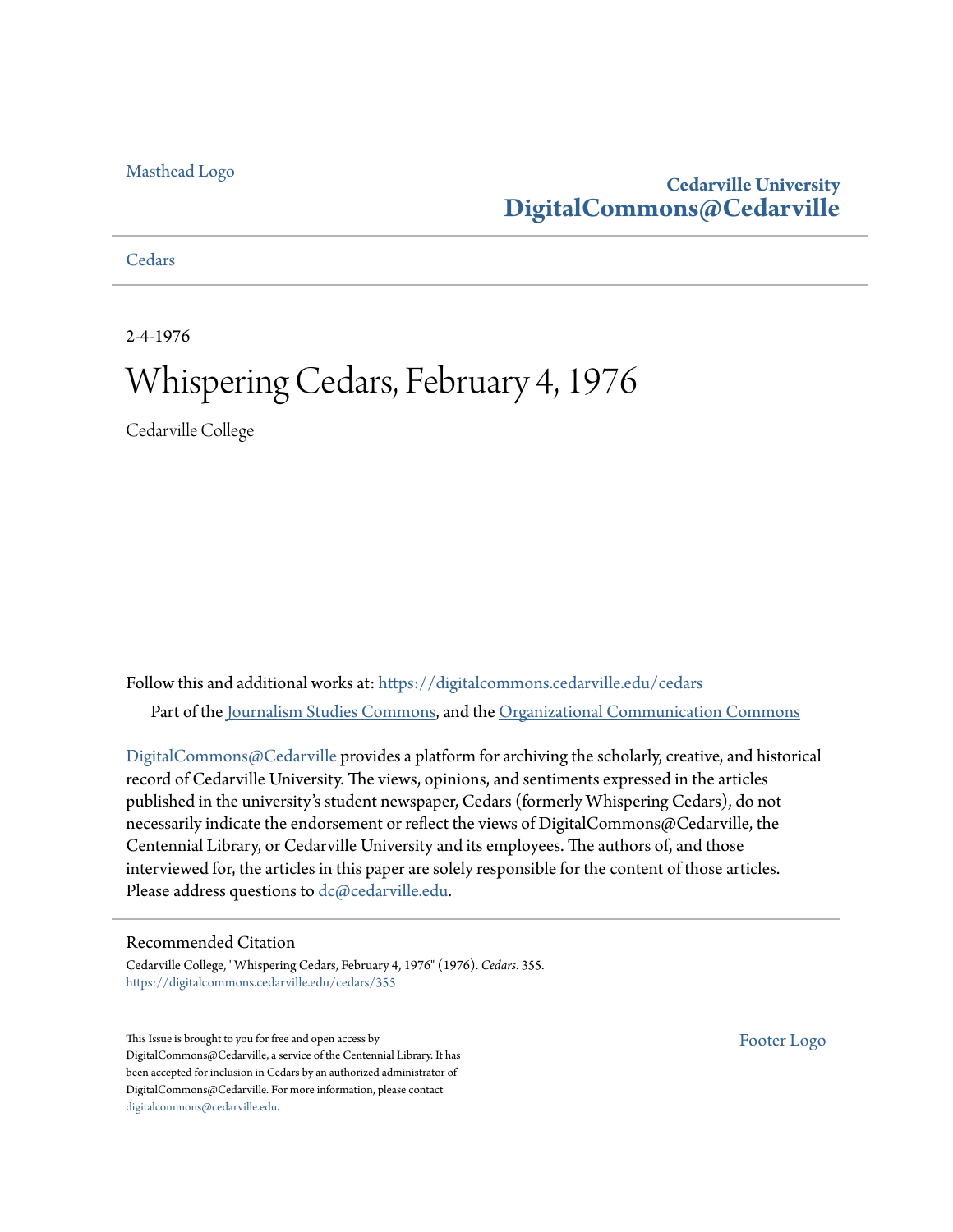

Vol. 44, No. 8 Cedarville, Ohio



Village Players work on characterizations for coming Dinner Theater.

## *Dinner Theater Production* ... To Present Huck Finn

#### By Karen Thompson

"The Adventures of Huckleberry Finn," <sup>a</sup>play based on Mark Twain's classic book, will be presented at Cedarville College on February 27 and 28, and March 4, 5, and 6.

This winter production will be per-<br>formed in GS22, before an audience of up to 70-80 people per night. Students are urged by Paul Bowers, play director, to reserve tickets as early as possible because of the limited size of GS22.

This comedy centers around the adventures of Huckelberry Finn, portrayed by Craig Vielguth and Tom Sawyer, played by Ron Phillips. Within the action of the play, the two boys de- vise adventures and schemes to free their friend Jim (Bob Foreman) a runaway slave.

An unusual privilege will be given the play. Mark

Reservations will cost somewhere between \$1.50 and \$2.00. Students will be informed in the near future as to the exact cost of reservations.

There will be a buffet dinner and "it will be a good one," comments Paul. The play will begin after dinner with the dessert being served during intermission.

PRINCETON, N.J.-Educational Testing Service (ETS) reports several major changes in two national testing pro-<br>grams whose scores are used as part of the admissions process in many of the nation's graduate schools.

himself, will be in attendance to introduce the story and to enjoy it along with the audience. Overall, the play seems to show signs of being a "whole new experience" at Cedarville College.

ers,'' affirms Paul Bowers. The only requirement is that each member of the group put at least 10 hours into any aspect of the production of a play here on campus. Paul, who is a former student at Cedarville College, adds that to be in <sup>a</sup>play at school you do NOT have to be a member of Village Players. Anyone interested in the field of drama is welcome to try out.

The program is developed and conducted by ETS for the Admission Council for Graduate Study in Management, <sup>a</sup> group representing 43 graduate schools of management.

February 4, 1976

Sassen's Remains

On Main Street The proposed move of Sassen's Ap-

Another significant change in the GMAT is an expanded admission ticket correction form that allows the candidate to verify, and correct if necessary, the accuracy of the information he or she provided ETS on the registration form. Walk-in registration, established during the 1974-75 academic year, also

will be honored, space and material per-<br>mitting.

pliances and TV from their present location ( 40 S. Main) to the former site of Wayne's Super Valu (10 N. Main) has been thwarted by a cabinet making/ma chinery repair business currently located in Yellow Springs.

According to information from Sassen's they will stay in their Main Street location presently because the deadline forcing them to make a decision about<br>the purchase of the old Wayne's building didn't give them enough time to culminate their plans.

The contract for the building has not been signed by the prospective owner from Yellow Springs (according to Sassen's) and the Town Council must meet first before a final decision can be reached.

## *Grad Schools Use Scores...* ETS Changes Procedure

Both programs, the newly-titled Graduate Management Admission Test (GMAT) and the Graduate Record Examinations (GRE), together test more than 400,000 prospective graduates every year.

ETS says the changes were made to help simplify the test-taking process by making it more accommodating for student candidates.

> The annual AX Talent Night will be held on Friday, Feb. 13 at 8:00 in Alford Auditorium. The cost of admission is \$.75 per person and \$1.00 per couple.<br>According to AX Vice President Larry

The GMAT formerly was called the Admission Test for Graduate Study in Business. The new name parallels <sup>a</sup> similar change in the sponsoring council's name — reflecting a trend among<br>graduate business schools to broaden graduate business schools to broaden<br>their curricula and degree titles to include other areas of administration, as well as business.

The hour-long program will include selections from various musical periods ranging from Pre-Baroque and Baroque to contemporary. A small brass ensemble will accompany two pieces.

Music began its influence on Linda at home, for she commented, "I was raised in a musical atmosphere, because my mother was a pianist and organist." She further added, "The music program in my home school system was excellent."

As organist for the College Choir the past two years, Linda has traveled with the choir on its tour throught the southern United States last spring.

Strong, the theme of this year's talent night will be "Take Me Home, Country Roads." A variety of entertainment ranging from light to serious will be pre sented, with Dr. J. Murray Murdoch, Professor of History and Mrs. Beatrice Printy, Resident Advisor of Maddox Hall emceeing the show.

Alpha Chi will award the first place winner with \$60. Second prize is \$30 and third is \$20. The judging will be done by the audience.

There also are several. new additions to the GRE. For the first time, a fulllength sample GRE aptitude test is available to give candidates an accurate view of the scope of the test and the type of questions it contains. The sample test is the same length and format as the currently used forms of the aptitude test, and contains questions previously used in past tests. An answer key is<br>provided. The sample aptitude test may provident and separately or as a part of the Graduate Programs and Admissions Manual, which provides information about more than 500 institutions and their graduate programs. See the 1975-76 GRE Information Bulletin for more details.

The aptitude test also has been shortened by five minutes from the former three-hour total. And an estimated additional 15 minutes of student time at the test center has been saved by so- liciting background information on the registration form rather than at the center.

(Continued on page 2)

### FMW Holds ·Conference

#### By Lois Teed

The annual Missionary Conference sponsored by the Fellowship for World Missions will be held February 8-13.

"From Darkness to Light" is the theme of the conference. A new feature will be seminars held Monday through<br>Thursday evenings before the regular evening services.

According to Rick Kline FWM President, their goals are "to generate in- . terest and continue to inform students of mission activities." It provides an op portunity for becoming more acquainted with missions.

This year's speakers are Mr. Lloyd Larker, BMM missionary to the Mormons; Mr. Carson Freemont, ABWE; Hong Kong; Mr. David Marshall President of Evangelical Baptist Missions; and Mr. William Carmichael, EBM, Great Britian.

### AX Sponsors Talent Night

"The Adventures of Huckleberry Finn" is sponsored by the Village Players, a group on campus responsible for putting the plays together. Although it has been in existence for some time, Paul Bowers, advisor to the group comments, "In the last couple of years it died out as far as being recognized on campus." This year an attempt was made to bring it back.

In addition to producing the plays during the school year, Village Players hope to sponsor such events as seminars on drama, makeup, lighting, and other aspects of theatre production.

"Anyone can join the Village Play-

| Index              |  |
|--------------------|--|
|                    |  |
| What Is C.E.P.?  3 |  |
| Ice Follies?  4    |  |



Linda Hinds prepares for her senior recital to be presented on Feb. 6. Suzan Zink

## inds Performs in Recital

#### Suzan Zink

<sup>A</sup>senior organ recital will be given by Linda Hinds on Fri., February 6 at 8: 00 p.m. in Alford Auditorium.

Linda, a 21-year old Music Education major from Montrose, Pa. began playing the piano when she was five and has studied eight years at the organ. Her daily practice sessions last from one to two hours a day. However, she mentioned that her practice has been more diligent this quarter in preparation for the

recital that all music majors are requir ed to give their senior year.

Mr. Jack Payne, Assistant Professor of Music has been Linda's organ instructor since her freshman year at Cedarville. "I think he is a great organ teacher," she remarked.

Performing this year will be Kathy Howell, Judi Riter, Cathy Hulsman, Dave Tawney and Ed Baggett, Chuck Jarvis, Gerry Perry, Diane DeNicola, Rainbow Quartet, Kim Stone and Jeanne Poppin, 3 Little Maids, Dave Stoner, Thales Nabring, Fred Laxton, and Cindy Banks.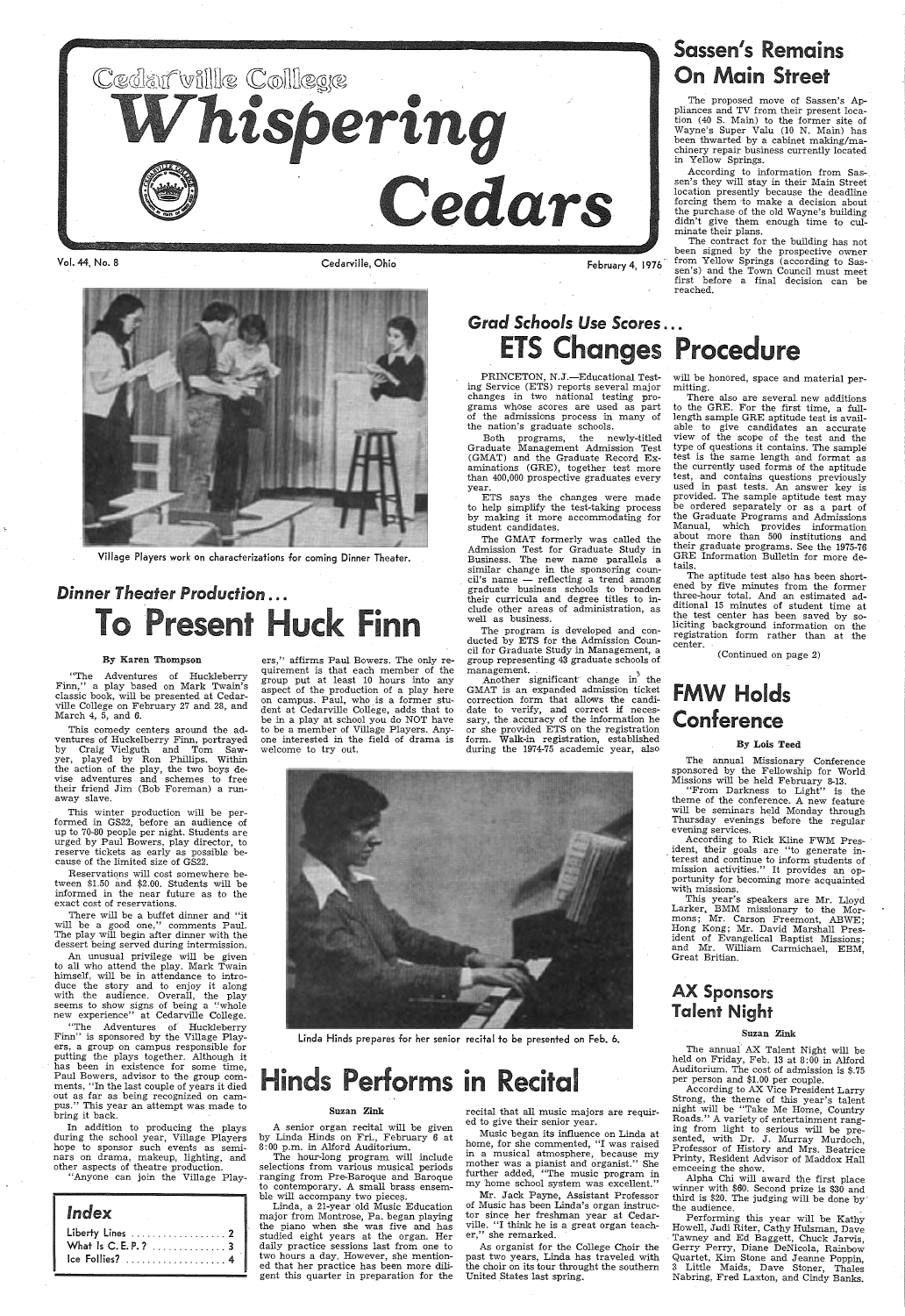## *Editorially Speaking—*

## Bicentennial Speaker

This past weekend Dr. C. Gregg Singer spoke in a series of lectures concerning our Bicentennial. It isn't often that a man of his calibre becomes available to student bodies as small as ours. His dedication to the Lord and his responsibility towards his fellow Christian is of the highest degree.

Those who attended came away with a wealth of knowledge concerning the philosophical foundations of our republic. Those that call for a return to that original philosophical foundation'have an excellent historian, philosopher, and friend in Dr. Singer.

 $-B.C.$ 

## **I Pledge Allegiance...**

Symbolism and traditions have always played a prominent part in religions and Christianity. We have representations for names, places, types of people, events, etc. This is fine in and of itself. Christ used many symbols within his parables. Many events and people were types of Christ. The danger lies in placing too much or too little emphasis on a symbol or tradition.

First of all, the flag was instituted by man. It is believed that what we accept as *the* Christian flag was created by C. C. Overton, a New York Protestant. Sunday School Superintendent in 1897. (I haven't discovered the origin of the pledge). Secondly, can we really justify this symbol and tradition? In Exodus 12:26-27fc ("And it shall come to pass, when your children shall say unto you, 'What mean ye by this service?' That ye shall say  $\ldots$ ") a reason is given for the celebration of Passover. What is our reason for the Christian flag and its pledge; a Biblical reason? Thirdly, can we ignore the fact that all the traditions and symbols given in the Bible, i.e., communion, baptism, the cross, salt, the rock, the fish, etc., have a deeper spiritual meaning? Fourthly, even if we treat the flag and pledge as a simple DVBS, ar Sunday School level ritual, are we right? Can we treat it so lightly? What is taught about meaningless rituals? Can we just go through the motions? These are just some of the questions that have been going through  $m$  must lately Well, what do you think? my mind lately. Well, what do you think?

## Student Council Conference

One example that has been on my mind lately is the Christian flag and its pledge. Due to the doubts growing within me, I began to research this area. The following are some of the ideas that have come to me due to my studying.

**By Eileen Dugan** Hall for they were all friendly and the<br>
Council of dram (dram was sevectionally confortable. The<br>
Council Grand Rapids Baptist College ings and soft fluorescent lights. There<br>
in Grand Rapids, Michigan and you stepped right into one of those for your shower: (The showers also differed from those here in that there was always plenty of hot water to go around.)

## *Liberty Lines* ... **New War on the Sahara**

#### By Eileen Dugan

On January 22-24, 1976, the Student Council of Grand Rapids Baptist College in Grand Rapids, Michigan hosted <sup>a</sup> Student Council Conference inviting delegates from Faith Baptist College in Ankne, Iowa and Cedarville. The purpose was to share ideas and attitudes with one another in hopes of improving and learning from the various student governments represented.

After a  $6\frac{1}{2}$  hour drive, Dave Kisner, Tim Boss and I arrived on the beautiful snow-covered campus at about 11:30 p.m. We were greeted by Grand Rapids Student Body President Grady Watson and taken to stay in the dorms. It wasn't<br>hard to get to know the girls in Pickett



There have been other good fundamental Christian schools which have let down their standards, slowly, but surely, until now they really seem to stand for nothing. Pants may not seem to be relevant in this case, but looking at Cedarville ten years ago, and then looking at it today, we see many changes, a numerous amount of which deal with pants.

UPI (Columbus)-There will be no draft registration for about 90 thousand Ohioans who have turned 18 because of a cutback in the budget of the selective service system. The SSS and President Ford failed to issue guidelines on how the registration would be handled. Head of the Ohio selective service system, Colonel John Akin, said registration has been put in abeyance until further notice. Akin said plans for the conduct of annual registration for those young men who turned 18 in 1975 have been postponed indefinitely.

The following morning we attended classes as we met the different professors and students and got a feeling of the relaxed atmosphere. The girls wore nice looking pants and sweaters. One

(Continued on page 3)

A recent proposal of the Office of Management and Budget to slash the operating funds for fiscal 1977 for the selective service system from the current 37 million dpllars to 6 million has created the postponement. Akin said such a reduction would totally suspend the capability of the system to register young men and have a standby pool of registrants available for induction if needed under the total force concept.

#### By Robert M. Bartell

WASHINGTON, D.C. (Liberty Lobby News Service)- Well, as we warned you before, the war has started in the Spanish Sahara. Spanish troops have pulled out and rival factions backed by the CIA on one hand, and the Soviet KGB on the other, are now locked in combat. The national media has finally gotten around to recognizing the situation, but even now the real reasons for the conflict are being ignored.

This program informed the American people of the Rockefeller interest and investment in the Spanish Sahara. That is, it used to be Spanish Sahara ... what it will be called in the future depends on who wins the war.

The Spanish pulled out their troops well in advance of the pre-arranged Feb. 28 deadline, and the land grab began immediately. The CIA has backed Hassan's Kingdom of Morocco for years, just



#### Pants Issue

Dear Editor,

<sup>I</sup>am writing in reference to a letter in your last issue of Whisphering Cedars. I have been at Cedarville for almost three years now and, although there have been times when pants would have been more comfortable, I'm glad the rule is still there. The important issue is not the pants, because I see nothing scriptually wrong with them. What I wish to focus on is the idea of changing certain rules to fit our own personal desires and needs rather than thinking of our school's testimony now and in the future.

Because of the vested interest in the <sup>p</sup>hosphate mines, which are closed at the moment, it would appear our foreign policy would be to accommodate King Hassan. Meanwhile, protecting his precious detente, Secretary Kissinger will go to the Soviet Union in order to work out some sort of satisfactory, profitable deal with the Reds on the valuable phosphates

> YELLOW SPRINGS **NEWS**

 $\sim$   $\sim$   $\sim$ 

My freshman year at Cedarville was the first year girls were allowed to wear pants to the library, but no jeans. Last year, however, the rule was -changed to include jeans, although this supposedly meant "dress" jeans, by the end of the year they were anything but "dress" jeans. I can speak from personal experience because I did it too.

I also wonder if we are more suseptible to the cold weather. To my understanding, all girls before us wore dresses, and yet all survived the weather at Cedarville.

One last thought . . . we will soon have a new chapel, and I know I would not be comfortable wearing pants while there. I feel I can show more reverence and respect to God in a dress. When women in the world dress their best, they usually wear <sup>a</sup>nice dress. So why should we as Christians not give our best to the Lord? After all, He gave us His best, Jesus Christ His Son.

Betty Sininger Junior Class

#### Aerial view of Grand Rapids

## **Draft kegistration stopped**

· *Page2* 

<sup>A</sup>spokesman for the Ohio selective

service system said the registration was also hindered by a proclamation issued by President Ford in April, 1975. Ford's proclamation suspends registration as it was done in the past, when a young man had to sign up for the draft either <sup>30</sup>days before or 30 days after his 18th birthday. The spokesman said Ford was supposed to issue another proclamation telling exactly how 18-year-olds would register but has not yet done so.

## **ETS Changes**

(Continued from page 1)

For the first time, GRE candidates will be allowed at the time of the test administration to delete or change the list of institutions to which scores are to be sent.

The. GRE program also will continue to accept walk-in registrations, if center space and materials are available, and after all normally registered candidates have been. admitted.

as the Soviet Union's KGB has backed the forces of Algeria.

Algeria has on its side the local forces of the Polisario, a guerilla force which they have been supplying for some time. The stakes in this Soviet-American contest are the rich, very rich, phosphate deposits in the Sahara, currently valued at \$200 billion. Phosphates are a vital chemical used in fertilizer, and are valuable because they cannot be duplicated by synthetic chemical manufacture.

Although the Americans are helping the Soviets build the largest chemical fertilizer plant in the world, in Russia, the Soviets would still like to get their hands on the phosphates because of their rarity. Control would give them a hammer on European agriculture and would assist their ailing farm production within the Soviet Union.

The Rockefellers are also very iinterested in the phosphates; they already own great prosphate deposits in Florida. This is the largest known such deposit in the world, and is being rapidly de<sup>p</sup>leted because of the expanding needs of American agriculture.

Of course, if the Rockefellers can control the Sahara phosphate deposits, they'll have a virtual world-wide monopoly. The deed is far distant from the thought, however. Algerian armies are already massed against the armies of Morocco. The conflict is certain to widen now that Spain has reluctantly turned over the area to Morocco following the unarmed march of 350,000 Moroccans into the area. Algeria is allowing the Soviets to use Algerian air fields in order to ship supplies to Angola and the Moroccans have turned to the U.S. for help.

If the Soviet backed faction wins in the Sahara, control over the phosphates will rest largely with the Reds. If Morocco wins, she could possibly dominate the phosphate market iin the next three to five years.

The possibilities of sabotage and disaster are enormous, of course. For example, a 60-mile long conveyor belt runs from the mines to the sea coast. Although the Spaniards didn't feel the Sahara was worth a war, you can be sure the money hungry international bankers would have no such compunction. After all, they wouldn't have to fight.



| National Newspaper<br>Association Contests |                                               |                |                |  |  |
|--------------------------------------------|-----------------------------------------------|----------------|----------------|--|--|
|                                            | 1973 (3rd)                                    | 1963           | $[$ $]$ st $)$ |  |  |
|                                            | 1970 (2nd) i                                  | $1962$ $(3rd)$ |                |  |  |
|                                            | 1969 (3rd)                                    | 1959 (2nd)     |                |  |  |
|                                            | 1965 (1st)                                    |                |                |  |  |
|                                            | Ohio Newspaper<br><b>Association Contests</b> |                |                |  |  |
|                                            | 1973 (3rd)                                    | 1964           | $($ Ist $)$    |  |  |
|                                            | 1972 (3rd)                                    | 1962           | $\{  s_t  \}$  |  |  |
|                                            | 1970 ( Ist) 1961                              |                | (1st)          |  |  |
| 1969 -                                     | $($ Ist $)$                                   | 1959           | (1st)          |  |  |
| 1968 -                                     | (3rd)                                         | 1958.          | (1st)          |  |  |
| 1967                                       | ( Ist)                                        | 1956           | (1st)          |  |  |

1965 ( Is+) 1955 (1st)

*Whispering Cedars*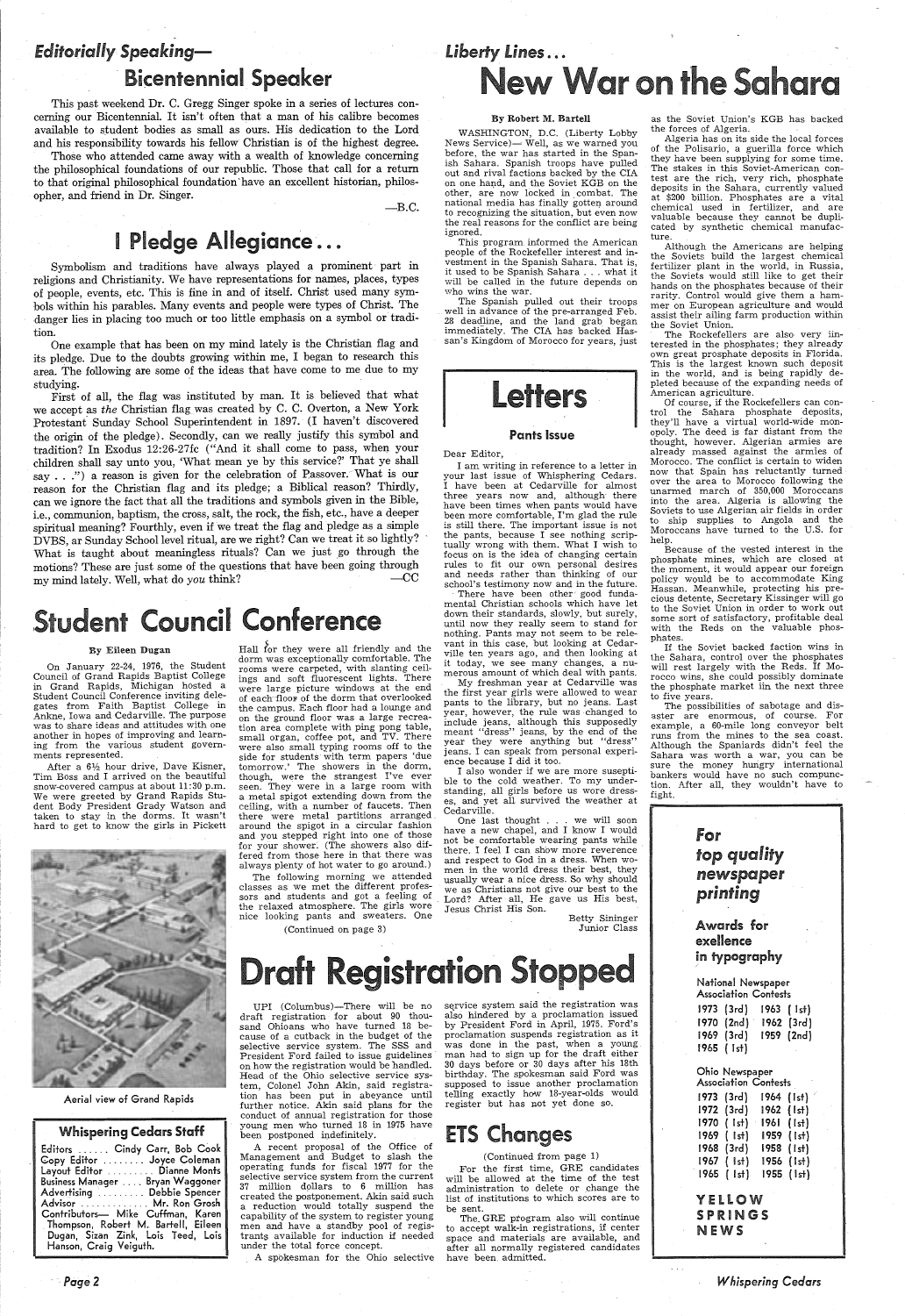Many students\_ who faithfully visit the post office (at least several times daily) never get past their mailboxes to notice the door in the corner on which is printed "C.E.P."

# **t Is C.E.P.?**

#### Karen Thomson

What is "C.E.P."? It is Christian Education Publications, and it is operated by Paul Bowers, Alumnus of Cedar-



Paul Bowers works with tape equipment for CEP.

#### By Dianne Monts

Sinclair Community College in Dayton is sponsoring its ninth annual writer's workshop on Friday, March 12 from 8:00 to 4:15 p.m.

The registration forms may be obtained by writing: Writer's Workshop, Sinclair Comm. College, 444 W. Third St., Dayton, Ohio 45402 or by calling 226-2593. The deadline for registration is Fri., March 5. The registration fee is \$5.00 plus proof of enrollment for students and \$10.00 for all others.

ville College. This fairly new department of the college handles production of tapes, albums and booklets.

"Also we handle records," commented Paul Bowers. All but the actual recording of such albums as those of the Choir, Abundant Life Singers, and Kathy Howell are handled by C.E.P.

Ideas for C.E.P. began to formulate about two years ago; but Paul states that ''just in the past year has it really started to grow ... it's in its earliest stages.'

This department works with chapel and conference tapes and has available tapes of General Association of Regular Baptists Conferences as far back as 1961. In addition, C.E.P. covers special events on campus such as the recent Staley Foundation Lectures with Dr. Henry Morris of the Institute for Creation Research. Cassettes of all of these can be ordered for approx. \$3.00 (without tax) by any interested students.

### GUIDE TO MONEY. FOR HIGHER EDUCATION

"Right now we are working on <sup>a</sup> catalog that will be out in a few weeks," relates Paul Bowers. This catalog will consist of a listing of available tapes along with price range.

C.E.P. handled the printing of two booklets by Dr. James T. Jeremiah, president of Cedarville College. Cassettes are also available of these booklets entitled, "Converging Signs and Bible Prophecy" and "The Home that Stands."

Workshop session will deal with poetry, children's literature, news features, of Yellow Springs, Ohio.

In addition, this department sends Dr. Jeremiah's radio program "Campus Challenge," to approx. 23 stations in the United States and Puerto Rico.

> Sadoff has published over 100 poems in magazines such as THE NEW YORK-ER, POETRY, MADEMOISELLE, and ESQUIRE.

> In 1975 Sadoff won the Borestone Mountain A wards of Best Poems and the 0. Henry Award for Best Short Stories.

religious writing, and short fiction for popular magazines. Special speakers include Virginia Hamilton, Ira Sadoff, Joseph Pici, and Ben L. Kaufman.

> Ben Kaufman is currently religion reporter and an assistant city editor of the CINCINNATI ENQUIRER. In addition to teaching journalism, he has worked for papeers in Africa, Europe, and the UPI Service abroad.

Virginia Hamilton has won numerous awards for her books in the field of children's literature. M.C. HIGGINS, THE GREAT published in 1974 won the National Book Award and the Newberry Medal.

> ture period, a question answer period, and critique period during which examples of good and bad writing in the genre

## Grand Rapids College Hosts Conference

 ZEELY, THE HOUSE OF DIES DREAR, and THE PLANE OF JUNIOR BROWN were all ALA Notable Books. Miss Hamilton has also published biographies of W.E.B. Dubois and Paul Robeson. She is a native and resident

Guide to more than 250,000 Scholarships and Financial Aid Sources items valued at over \$500 million dollars.

The evening meal was served· buffet Hours -Bookstore le as we dined by candlelight. Then 6:00 a.m.-7:30 p.m. Mon.-Fri. Norman and Lenora Curtis, professional 34 N. Main St., Cedarville 6:00 a.m.-7:00 p.m. Saturday singers and entertainers, performed a Closed Sunday Phone 766-5768 variety of numbers ranging from classical to religious. The performance was well received and was followed by more <u>a life insurance</u> sp <u>a life insurance</u> specialist... nter Fabric Clearance Sale rely on<br>professional<br>advice ! Tom Mudder All Double Knits - \$ I .99 - \$2.98 Wool \$1.99 Suede Cloth \$2.69 Cedarville Cotton Prints 99c Flannel \$1.19 alumnus **Hall of Fabrics** HES AT *WO* WEST MAJN' ST. <sup>7</sup>XENIA <sup>7</sup>OHIO 372-8045 Cedarville Phone 766-1051 The Quiet Company *Hours: Daily 9:30-5:00; Mon.* & *Thurs. till 8:30; Wed. till noon*  NORTHWESTERN MUTU

#### CONTAINS THE MOST UP-TO-DATE INFORMATION ON:

After a special "Midnite Breakfast,"<br>we slept until Brunch the next morning and more meetings. The meetings were <sup>a</sup>time of sharing and getting to know one another. We learned much about the Scholarships, grants, aids, fellowships, loans, work-study programs, cooperative education programs, and summer job opportunities; for study at colleges, vocational and technical schools, paraprofessional training, community or two-year colleges, graduate schools, and post-graduate study or research; funded on national, regional, and local levels by the federal government, states, cities, foundations, corporations, trade unions, professional associations, fraternal organizations, and minority organizations. Money is available for both average as well as excellent students, both with and without need.

#### BENNETT PUBLISHING CO.

Dept. 214, 102 Charles Street, Boston, Mass. 02114

*Please rush* me \_\_ *copies of GUIDE TO MONEY FOR HIGHER EDUCATION at \$5.95 plus 30c for postage and handling for each copy.* 

Name------------------------------

I am enclosing \$\_\_\_\_\_\_\_\_\_\_\_\_\_ (check or money order).

Address

 $City$   $\rule{1em}{0.15mm}$   $\rule{1em}{0.15mm}$   $\qquad$   $\qquad$   $\qquad$   $\qquad$   $\qquad$   $\qquad$   $\qquad$   $\qquad$   $\qquad$   $\qquad$   $\qquad$   $\qquad$   $\qquad$   $\qquad$   $\qquad$   $\qquad$   $\qquad$   $\qquad$   $\qquad$   $\qquad$   $\qquad$   $\qquad$   $\qquad$   $\qquad$   $\qquad$   $\qquad$   $\qquad$   $\qquad$   $\qquad$   $\qquad$   $\qquad$ 

© *Copyright 1976 Bennett Publishing* Co.

## Sinclair College Sponsors Writer's Works!

Currently poetry editor of THE ANTI-OCH REVIEW and writer — in-resident at Antioch College, Ira Sadoff is the au-thor of SETTLING DOWN. This is a collection of Sadoff's poems recently pub- lished by Houghton Mifflin.

As a teacher of English and Creative Writing at the University of Dayton, Joseph Pici specializes in' the teaching of the short story and the Short-short story for popular magazine markets.

Pici has published in a variety of magazines including CRICKET and IDEALS for children, CAVALCADE for men, and THE CHRISTIAN for the religious market.

Kaufman has helped cover such historical stories as the ordination of women priests - in the Episcopal Church, independence struggles in Black Africa and the reign of Pope John XXIII in Rome. Each workshop will consist of a lec-

(Continued from page 2) freshman girl told me: "If you walked this stretch (between dorms and classrooms) very long, you'd know why!"

Following lunch we visited Zondervan and Baker publishing houses where the Bible majors from Faith and Cedarville literally went on a book shopping spree. Mike Hodgins, Student Body President of Faith spent upwards of \$100.00 for books.

The rest of the afternoon was occupied with joint meetings of the Student Council delegates. These were extremely profitable and allowed us to gain insights into the function and roles the various councils played in the activities of their respective schools.

meetings of the Councils. Alumni of Grand Rapids, Rick Cool spoke -on the qualities of leadership in student government.

| "Order Your Roses Early<br>for Valentine's Day!" |  |  |  |  |
|--------------------------------------------------|--|--|--|--|
| Remember Your Sweetheart                         |  |  |  |  |
| <b>Jona Florist</b>                              |  |  |  |  |

*Whispering Cedars* 

various means of budgeting employed by the different schools and the planning of social activities. Common problems were discussed and we left Grand Rapids that afternoon (Saturday, January 24) knowing we had been able to share in a learning experience of contributing ideas and gaining in return.

|                                                          | Sŧ. |
|----------------------------------------------------------|-----|
| <b>Village Restaurant</b>                                | Οł  |
| —Home Cooked Food                                        | Кe  |
| -Carry-Out Orders                                        | W   |
| Downtown Cedarville<br>766-5318                          |     |
| $-$ Hours $-$<br>$6.00 \times m - 7.30 \times m$ Mon-Fri |     |

| TII. | be discussed.                                     |  |
|------|---------------------------------------------------|--|
|      | 20% off on                                        |  |
|      | Strong & Youngs Concordances<br>Chafer's Theology |  |
|      | Keil & Delitzsch Commentary                       |  |
|      | Wycliff Encyclopedia                              |  |
|      | Cedarville College                                |  |

*Page3*